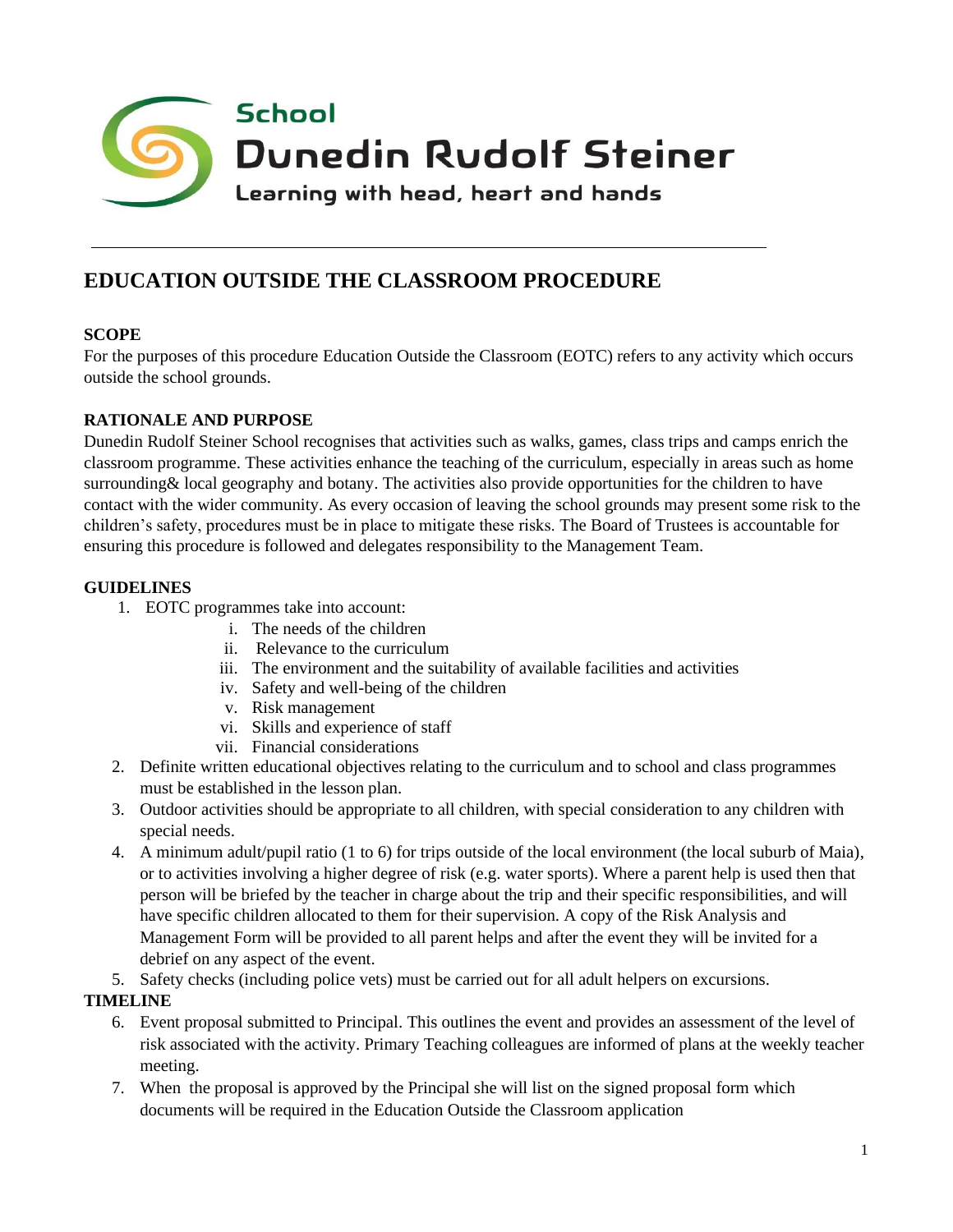- 8. Once this initial approval is provided then the teacher in charge must prepare a Risk Analysis and Management Plan (RAMs form) and supporting forms prior to the trip outside the local environment. A template is kept on the **sharepoint** server.
- 9. If the event is classed as low or medium risk the Risk Analysis form must be submitted to the Principal for review at least two weeks before the planned activity. This will show how any possible risks will be managed. Details of organisation and supervision must also be approved by the Principal who has overall responsibility for all class trips.
- 10. If the event is classed as higher risk e.g. a camp or high risk activity then more time is required for a review of the activity and the Board of Trustees is involved. Normally such activities will be discussed by the teacher with the Principal at the start of each school year. For event which may be classed as higher risk then the teacher in charge submits an event proposal to the Principal for review at least 11 weeks prior to the planned event. The Principal will review the proposal and outline which sections of the EOTC pack the teacher needs to complete. The teacher then returns the completed pack to the Principal at least 4 weeks prior to the next Board meeting that is at least 4 weeks prior to the event (this pack must include all signed permission slips, volunteer forms etc). The Principal reviews the pack prior to it going to the Board for review.

#### 11. Finalised paperwork will be given to parents 3 weeks before Camps.

- 12. Teachers should familiarise themselves with the document "EOTC Event Procedures which outlines the planning, preparation, implementation and review guidelines for such events (See EOTC folder in office).
- 13. A first aid box, cell phone, emergency contact list and list of allergies or medical conditions will be taken on outside trips.
- 14. Written permission slips will be obtained for all trips outside the local environment we now use a blanket consent. At least a week's notice of a day-trip will be provided through the newsletter or in a direct letter to parents, which is also copied to the school office.
- 15. Permission slips will detail the equipment and clothing that a child will need to bring for the high-risk activity or camp.
- 16. Permission slips will be filed with the relevant Risk Assessment form/ EOTC packs in the office.
- 17. A copy of the Risk Analysis and Management pack will be provided to all parent helps or other adult participants in the activity. All helpers at the activity will be briefed prior to and during the event.
- 18. Parents and teachers transporting children on school trips will provide three point seat belts for each passenger, use any car seats specified by the parents and by legislation, and will confirm that they have a current Warrant of Fitness and full driving license (refer to the School's Road Safety Procedures).
- 19. When buses or taxis are used all children must obey safety procedures, as explained by accompanying adults.
- 20. After the trip, any events that occurred which are pertinent to the safety of future trips will be noted on the back by the teacher in charge and give to the Principal for review.
- 21. The Health and Safety portfolio holder on the Board will also do a retrospective review of all RAMs forms on a termly basis.
- 22. Do we want to include a provision for high-vis vests???? This:? All members of an outing (including all adults) will wear hi-vis vests when walking near roads.

#### **CAMPS AND OVERNIGHT EXCURSIONS**

- 1. All students have the opportunity and are encouraged to attend school camps. Written parental consent is prerequisite to attendance.
- 2. Parents are invited to volunteer their services as camp staff with the organising teacher having the responsibility for selecting parents, ensuring that where there are boys attending, there is at least one adult male and where girls are attending, there is at least one adult female.
- 3. Staff should be suitably experienced to conduct a class camp and the person responsible should hold a current first aid certificate.